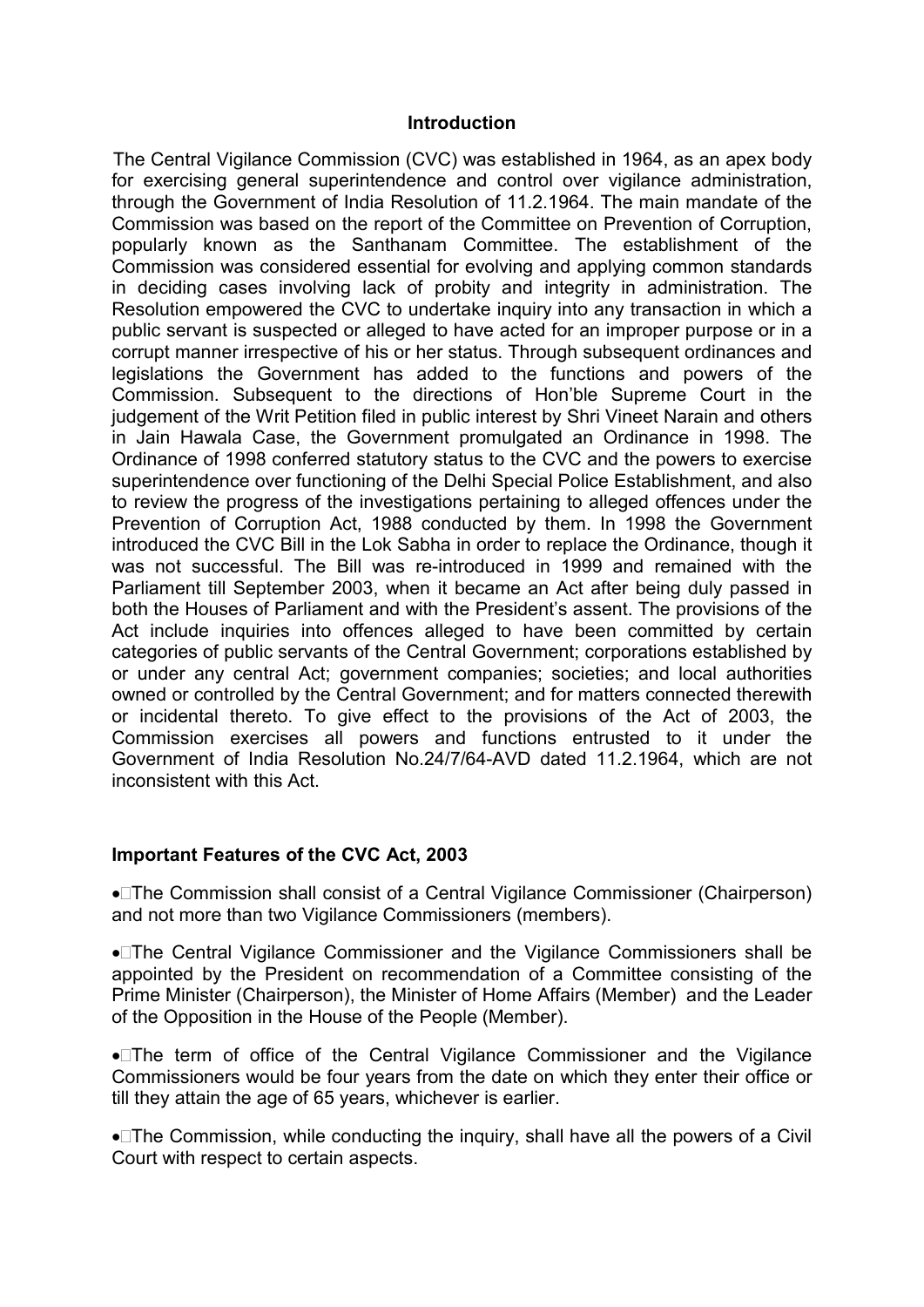## Commission's Jurisdiction under CVC Act

Members of All India Services serving in connection with the affairs of the Union and gazetted officers of the Central Government.

●□Board level appointees and other senior officers upto two grades below the Board level, in the Public Sector Undertakings of the Central Government;

 $\bullet$  Officers of the rank of Scale V and above in the Public Sector Banks:  $\bullet$  Officers of the rank of Assistant Manager and above in the Insurance Sector (covered by LIC and GIC and four non-life insurance companies in the Public sector); and

Officers drawing basic pay of Rs. 8700/- (Pre-revised) per month and above in autonomous bodies/local authorities or societies owned or controlled by the Central Government.

### Present Commission

The Commission was set up as a single member body in 1964. In terms of the Central Vigilance Commission Act 2003, the Commission has been made a multimember body, consisting of the Central Vigilance Commissioner (CVC) and two Vigilance Commissioners (VCs) as its members. The appointment of the CVC as well as that of the VCs has been made by the President on the recommendations of a Committee consisting of (a) the Prime Minister, (b) the Minister of Home Affairs and (c) the Leader of the Opposition in the Lok Sabha. At present SHRI PRADEEP KUMAR, IAS is the Central Vigilance Commissioner, appointed by the President.

| <b>Name</b>                                             | Date of Birth       | Post /Position<br>held<br>before Joining<br>the<br>Commission | Date from which<br>holding<br>the post | Date<br>of Relieving |
|---------------------------------------------------------|---------------------|---------------------------------------------------------------|----------------------------------------|----------------------|
| Vigilance<br>Central<br>Commissioner<br>Chair<br>Person |                     |                                                               |                                        |                      |
| Shri Pradeep Kumar                                      | 29-09-1949          | Secretary, Ministry of<br>Defence                             | 14-07-2011                             |                      |
|                                                         |                     |                                                               |                                        |                      |
| <b>Commissioners-</b><br>Vigilance<br><b>Members</b>    |                     |                                                               |                                        |                      |
| Shri R Sri Kumar                                        | $28 - 01 -$<br>1949 |                                                               | 08-09-2010                             |                      |
| Shri J M Garg                                           | $26 - 07 -$<br>1950 |                                                               | 08-09-2010                             |                      |

### SANCTIONED STRENGTH – ONE CVC AND TWO MEMBERS

### Staff Composition

The Central Vigilance Commission is assisted by a Secretary (of the rank of Additional Secretary to the Government of India), four Additional Secretaries (of the rank of Joint Secretary to the Government of India) and other staff which include 28